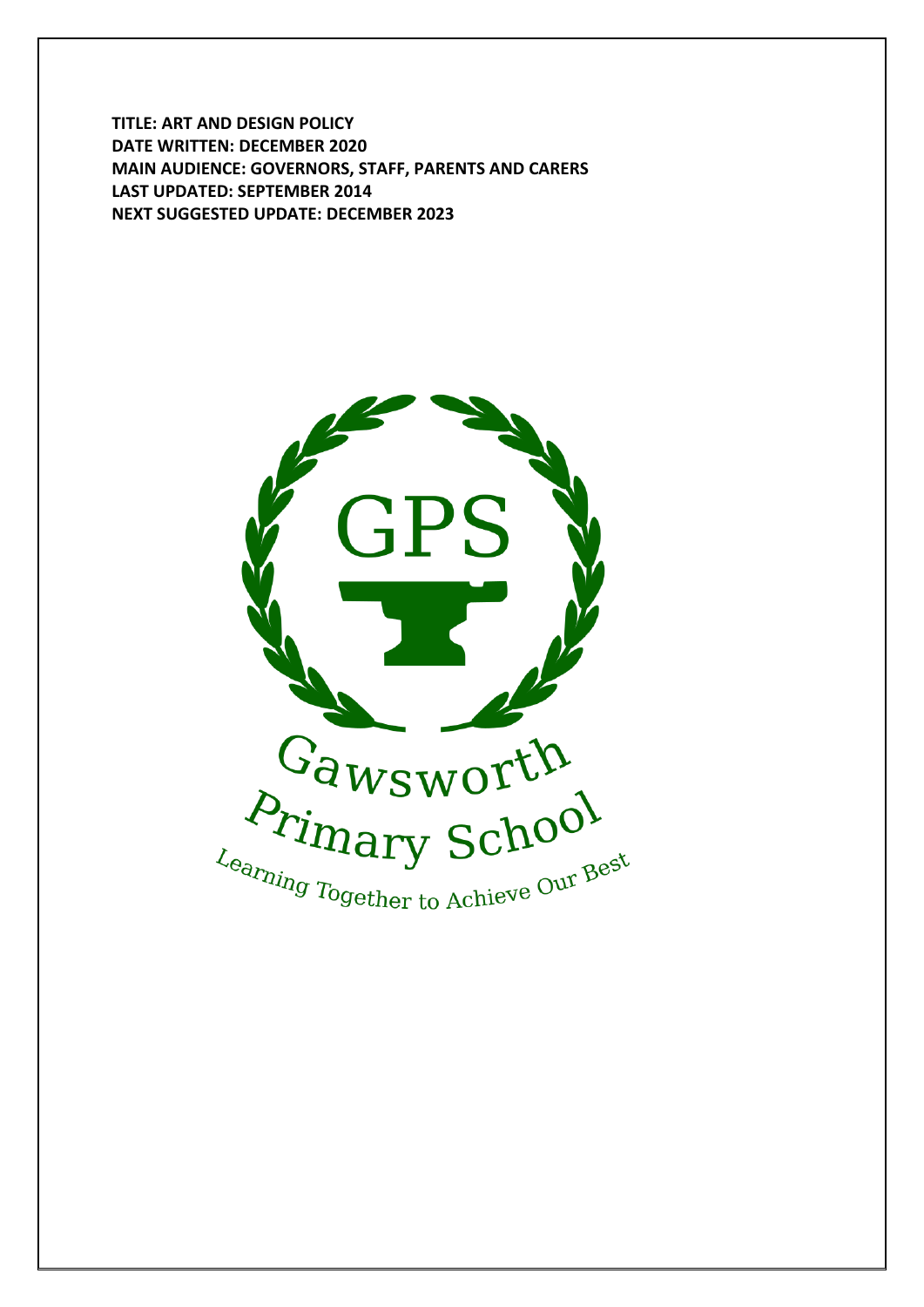# **Intent**

At Gawsworth Primary School, our Art curriculum develops creativity, engages and inspires children and equips them with the knowledge and skills to experiment, invent and create their own works of art, craft and design. With appropriate subject knowledge, skills and understanding to explore and investigate, create and evaluate artwork, we aspire for children to reach and exceed their potential at our school. Our curriculum will enable pupils to create art work with a real purpose in terms when displaying and sharing the work they create and showcasing the skills and progress they have made and at the same time, develop transferable skills for later life and a life-long appreciation of Art and Design.

#### **Implementation**

At Gawsworth, we have a cross curricular approach to our learning. We use art in conjunction with our topics to study and create pieces of artwork as well as celebrating artists from past and present from a variety of diverse cultures and backgrounds. Throughout their time at Gawsworth, the children will be given opportunities to explore and evaluate Artists and communicate what they see feel and think through the use of colour, texture, form, pattern and different materials and processes. At Gawsworth, we believe that creativity is vital in order for children to express their individuality as well as dealing with their emotional wellbeing. In learning Art, the children will be provided with a range of skills, concepts and attitudes and a mastery in a range of techniques and methods of working.

The policy should be read in conjunction with the Art Progression of skills document, which can be used as a springboard to develop the individual teacher's ideas in a personal way knowing they are within the School's guidelines. This should enable teachers to design a programme of activities which is responsive to their own and children's skills and needs in art.

Art is included as a foundation subject within the National Curriculum. The aims of art are consistent with our school values and take account of National Curriculum Non-Statutory Guidance. The aims of Art education should:

- Foster the individual child's creative ability so that they see themselves as artists and develop the technical skills necessary to bring them to their full potential.
- Help children explore the world first hand using their senses and experimentation and so gain knowledge and understanding of the world in which they live
- Develop confidence, value and pleasure in Art
- Develop children's aesthetic awareness enabling them to make informed judgements about Art and make appropriate connections between their own work and the work of other artists
- Structure opportunities inside and outside school for children to talk confidently about the work of other artists, designers and crafts people and their own artwork, expressing their own ideas, feelings, thoughts and experiences
- Develop children's design capability
- Develop children's ability to value the contribution made by other artists, craft workers and designers and respond critically and imaginatively to ideas, images and objects of many kinds and from many cultures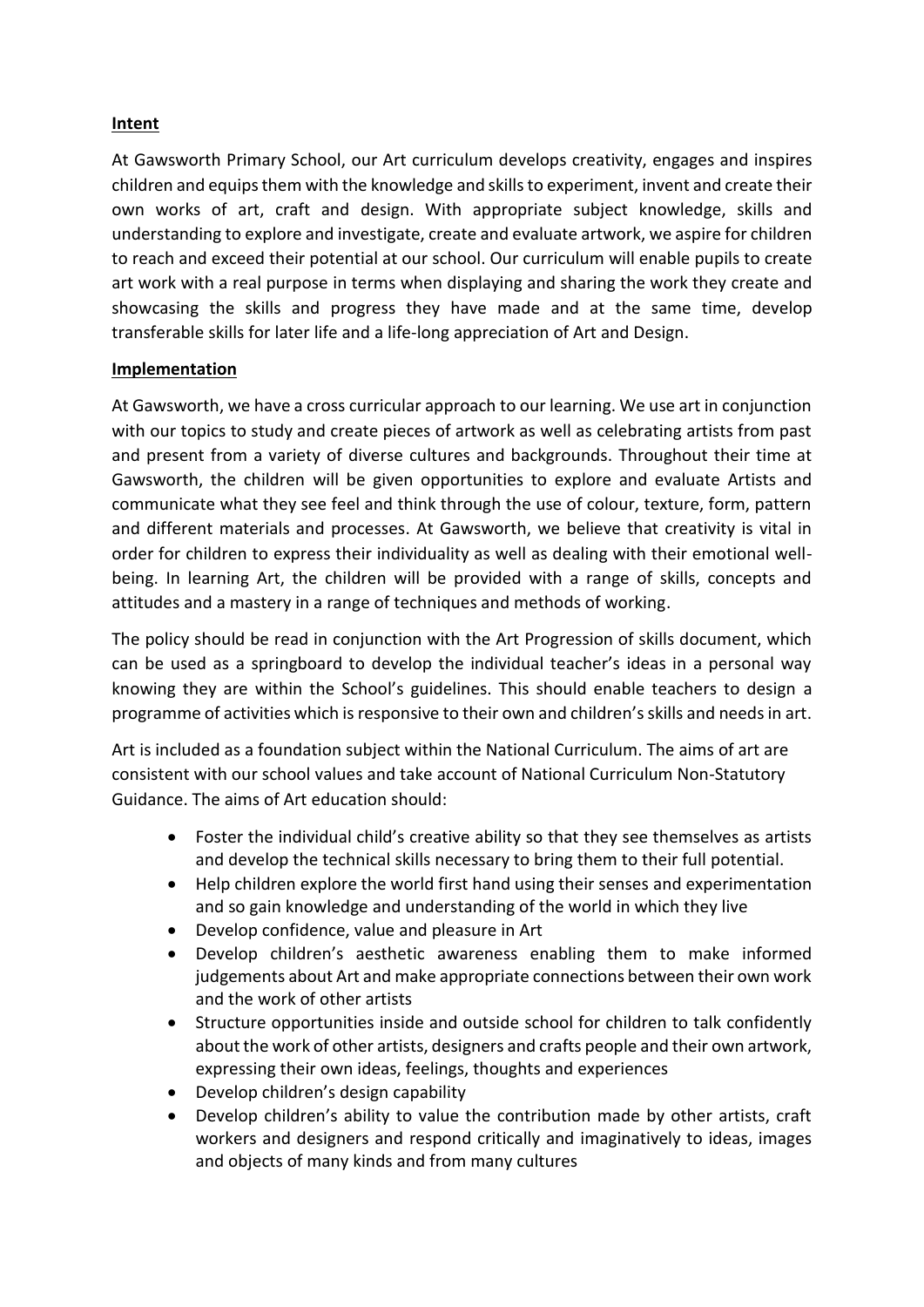- Develop inventive thought and action and the ability to innovate, initiate, discriminate and make effective personal responses.
- Develop visual and tactile sensitivity and powers of observation, together with awareness of colour, form and space in the environment and the man-made world.
- Develop understanding of a variety of media and processes in order to record, communicate and express ideas and feelings in many different ways.
- Develop non-verbal means of organising ideas and seeing relationships which supplement and reinforce verbal learning.
- Develop imagination, feeling and sensibility.

# **EYFS and Key Stage 1**

The process of drawing is a very early form of communication for all children. Many children draw, paint, model, construct and use media and materials creatively in their own time; others have little opportunity to develop and enjoy these early experiences. In EYFS, the team work hard to ensure that their classroom environment and continuous provision gives children the opportunity to explore art through modelling, mark making and recording using different medias. Through Early Years and Key Stage 1, the children will study many famous pieces of art as well as exploring art through photography and textiles.

Children are encouraged and provided with:

- Practical, creative and imaginative skills through a balanced programme of art, craft and design activities
- A range of quality starting points to encourage drawing from observation, imagination and experience. Drawing is a fundamental activity which needs to be developed and constantly built upon. Opportunities should be provided to enable children to use a range of media including painting, drawing, collage, sculpture and textiles
- Demonstrations of appropriate techniques teaching them to use and control the appropriate tools
- Opportunity to experiment with and use pattern, texture, colour, line, tone, shape, form and space to make their own images in 2D and 3D, and to recognise these elements in other works of art
- Objects and images to collect, sort and describe, that they may use in their artwork

# **Key Stage 2**

During Key Stage 2, children will build upon previous skills from EYFS and Key Stage 1. Children should be encouraged to develop continually their recording skills and to exhibit greater independence in their selection and development of source materials from a range of cultures and times. Children should be able to modify and adapt their work confidently and play a greater part in its design and development. Children can be expected to develop a greater understanding of the work or other artists, crafts people and designers, applying knowledge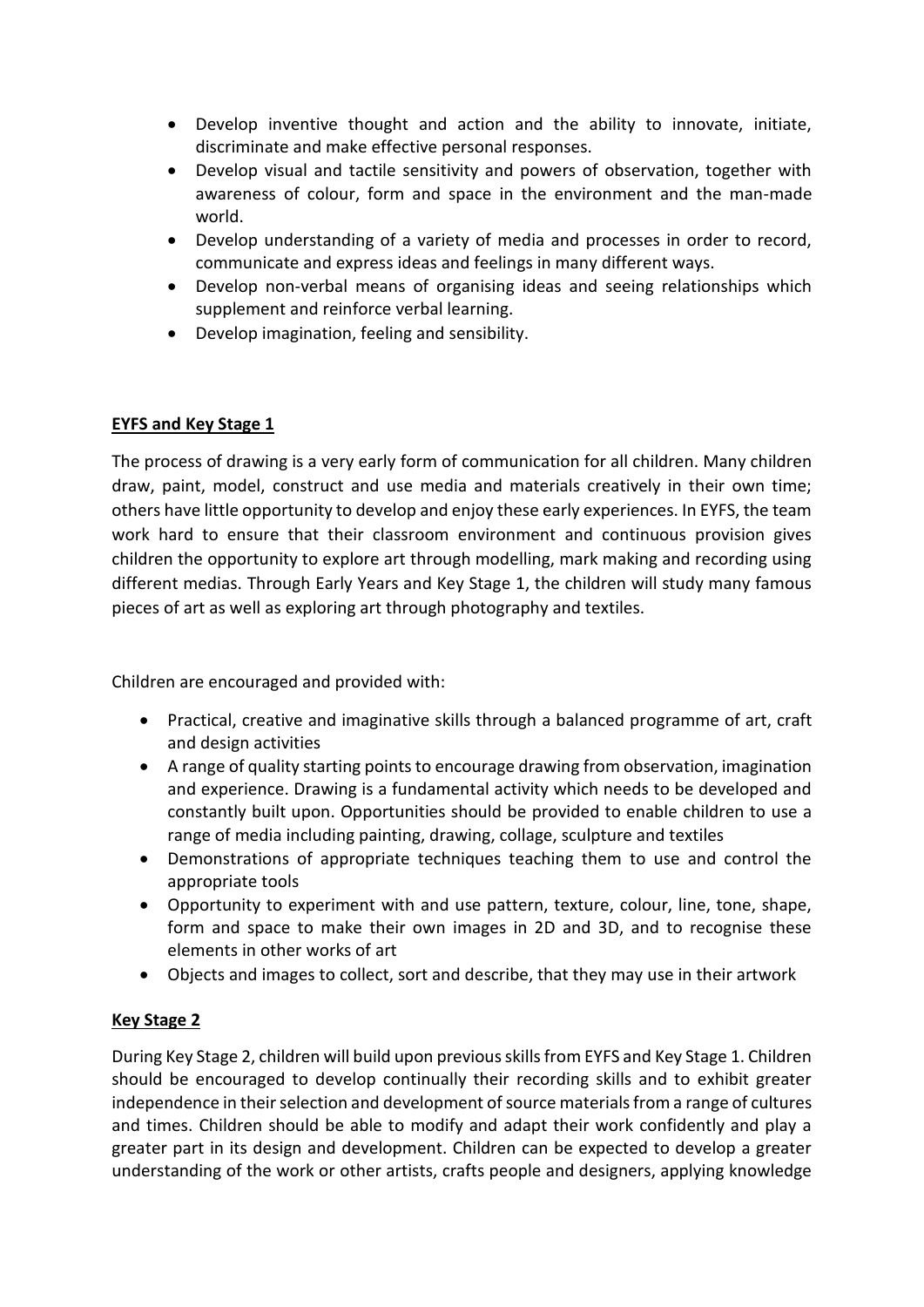to their work accessing works of art in school. This greater understanding will allow the children to be able o make comparisons between artwork from different times, recording their thoughts and findings, as well as their personal opinions on a piece in a more detailed way. The development of the appropriate vocabulary and using knowledge to support their views will be an important element in progression.

# **Impact**

Assessment and outcomes within the art curriculum is ongoing throughout the school year. The children are encouraged to peer and self-evaluate their work in Key Stage 2 as well as teacher assessment. After each term, the class teachers assess their children's artwork alongside the Nation Curriculum objectives, which allows them to address gaps. In EYFS, the children are assessed within the 'Expressive Arts and Design' sector of 'Development Matters'. Their progress is tracked regularly through their 'Online Learning Journeys'. Age related expectation level are reported to parent at the end of the Reception year.

#### **Whole School Art Approach**

In Art, the following approaches will be used, and be evident in pupils' sketchbooks and topic books, in order to ensure that the Art learning opportunities are as effective as possible and that pupils progress throughout the year and across year groups during their art experiences in school.

Teaching Sequence:

- Study of an artist/artefact/era (which may include independent research);
- Critically evaluating the artists' work to inform own art work; opportunity to compare artwork against familiar artists.
- Experimenting and investigating with different techniques and media;
- Creating own artwork, applying new techniques, skills and media to own art work
- Critically evaluating their own (or peers) artwork.
- Opportunity for improving artwork if needed
- Reflection and recap of knowledge.
- Art lessons should continue to revisit learning and techniques developed from previous Year Groups, but also apply current learning to their artwork, to give it relevance and meaning, At Gawsworth we do this through teaching art as a cross curricular approach with our year group topics.

Teaching Approaches:

- Direct teacher instruction; modelling skills and techniques.
- Inquiry based learning through independent experimenting and outdoor learning.
- Pupil led learning, giving them opportunity to explore their own creativity.
- Being introduced to the key vocabulary that an artist would use; pupils 'talking like an artist'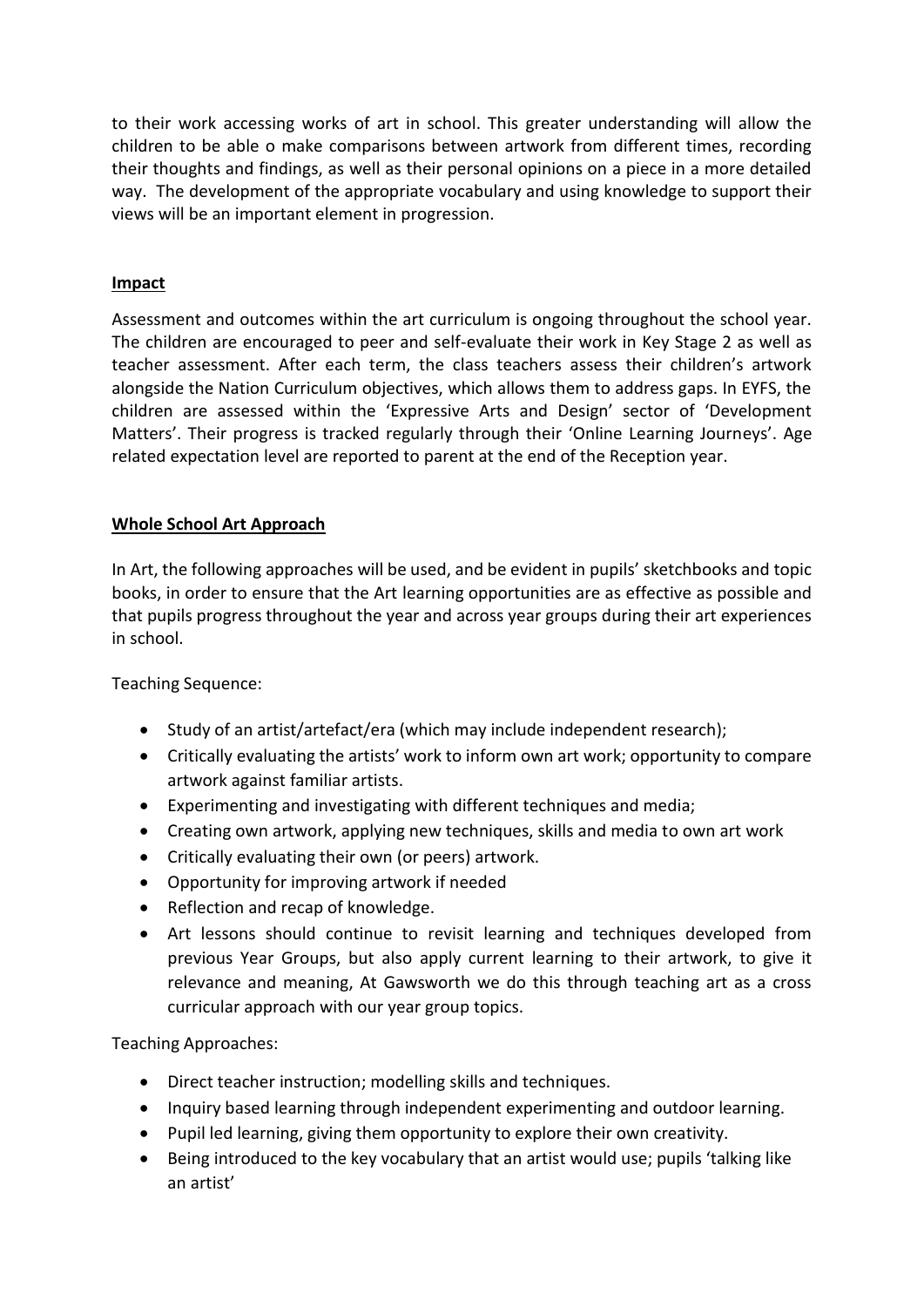- **- colour** (hue, intensity, value, shade, tint),
- **- form** (two-dimensional, three-dimensional, sculpture, perspective),
- **- line** (lines, curves length, width, strokes, direction),
- **- shape** (SHAPE NAMES),
- **- space** (background, foreground, middle ground, distance, in between, around, within),
- **- texture** (feel, look, smooth, bumpy, hard, soft, clear, rough)
- **- value** (lightness, darkness, contrast, shades, tints)

# **Record Keeping**

The children evidence their artwork in their sketchbooks and topic books, these are shared with parents at home. We also regularly updated our school Twitter account and Class Dojo pages with whole class art projects as well as documenting art workshops during 'Creative Arts Week'.

# **Children with SEND**

The needs of children with Statemented Special Educational Needs, and those with a greater need for the development of fine motor control skills, will be met within the Art Policy, Schemes of Work and whole school aims. Whenever possible, suitable tools will be provided after consultation with the child's support staff and/or an Occupational Therapist. Activities and units planned to be undertaken must be matched to each individual's needs; this is the responsibility of each class teacher. However, if the class teacher needs advice, they know they can seek advice from the Arts Co-ordinator and SENCO.

# **Equal Opportunities**

All teaching and non-teaching staff at Gawsworth Primary School are responsible for ensuring that every pupil, whatever their ability, should have the opportunity to experience success in learning at the highest possible standard. We aim to identify and minimise barriers to learning and take account of gender, ability, disability, social, cultural, and linguistic background when planning lessons. Provision is made to enable all pupils to participate effectively in curriculum and assessment activities.

All children engage in Art and Design activities exploring a wide variety of media, i.e: fabrics, construction materials and card etc.. This policy ensures that certain aspects of Art are not seen as more appropriate for boys or girls. We have worked hard to make sure that the children are shown both male and female artists throughout their time at Gawsworth.

Whatever the manner of class organisation, we try to ensure that no child adopts a passive role in Art and Design activities.

Art and Design, in common with all the Arts, can provide the opportunity for children to achieve and can therefore raise their self-esteem. Working in Art and Design can encourage